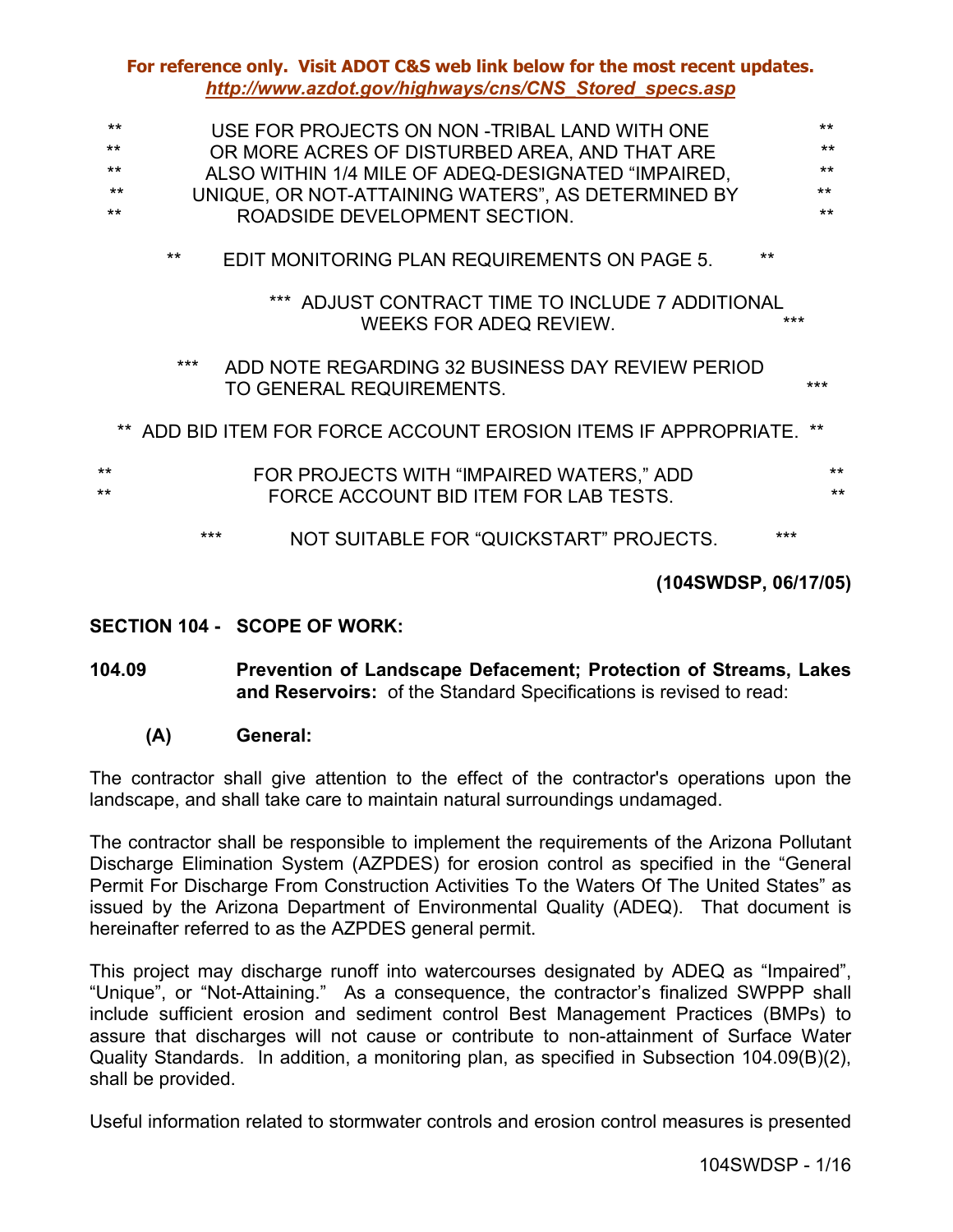in the "Fact Sheet For The Issuance Of An AZPDES Construction General Permit," available from ADEQ, and ADOT's "Erosion and Pollution Control Manual," available from Engineering Records, 1655 West Jackson, Room 112F, Phoenix, AZ 85007; Phone (602) 712-7498. Except as otherwise specified herein, the contractor's monitoring plan shall comply with ADOT's "Storm Water Monitoring Guidance Manual for Construction Activities", dated February 1, 2005, also available from Engineering Records. That document is hereinafter referred to as the Monitoring Guidance Manual.

The work shall include providing, installing, maintaining, removing and disposing of erosion control measures such as gravel filter berms, dikes, catch basin inlet protection, end-of-pipe filtering devices, silt fences, dams, sediment basins, earth berms, netting, geotextile fabrics, slope drains, seeding, stream stabilization, and other erosion control devices or methods. Erosion control measures may be temporary or permanent. The contractor shall also be responsible for the preparation and processing of all documents required in the AZPDES general permit.

The plans will include preliminary erosion control measures and additional information to be included in the project's Storm Water Pollution Prevention Plan (SWPPP), as specified in Subsection 104.09(B). The contractor, with input from the Engineer, shall finalize the SWPPP. After approval by the Engineer, the contractor shall submit the SWPPP to ADEQ for review and approval, implement the monitoring plan, file a Notice of Intent (NOI), implement the SWPPP, and file a Notice of Termination (NOT), all as described herein.

Except for the NOI, all signatures required of the contractor by the AZPDES general permit, including those required for the NOT, SWPPP, and inspection reports, shall be provided by a duly authorized representative of the contractor, as defined in Part VII.K.2 of said permit. Signature of the NOI shall be by a responsible corporate officer, as defined in Part VII.K.1 of the AZPDES general permit.

No clearing, grubbing, earthwork, or other work elements affected by the erosion control requirements in the SWPPP, shall be started until the SWPPP has been reviewed and approved by ADEQ, the NOI's completed and filed in accordance with Subsection 104.09(C), and the SWPPP implemented.

Submission of the contractor's NOI shall certify that the contractor and its subcontractors have read and will comply with all provisions of the AZPDES general permit.

## **(B) Stormwater Pollution Prevention Plan (SWPPP):**

## **(1) General:**

The plans will include descriptions of temporary and permanent erosion control measures, a project description, estimated runoff coefficients for both pre-construction and post-construction conditions, inspection schedule, and site-specific diagrams indicating proposed locations where erosion and sediment control devices or pollution control measures may be required during successive construction stages. The plans may also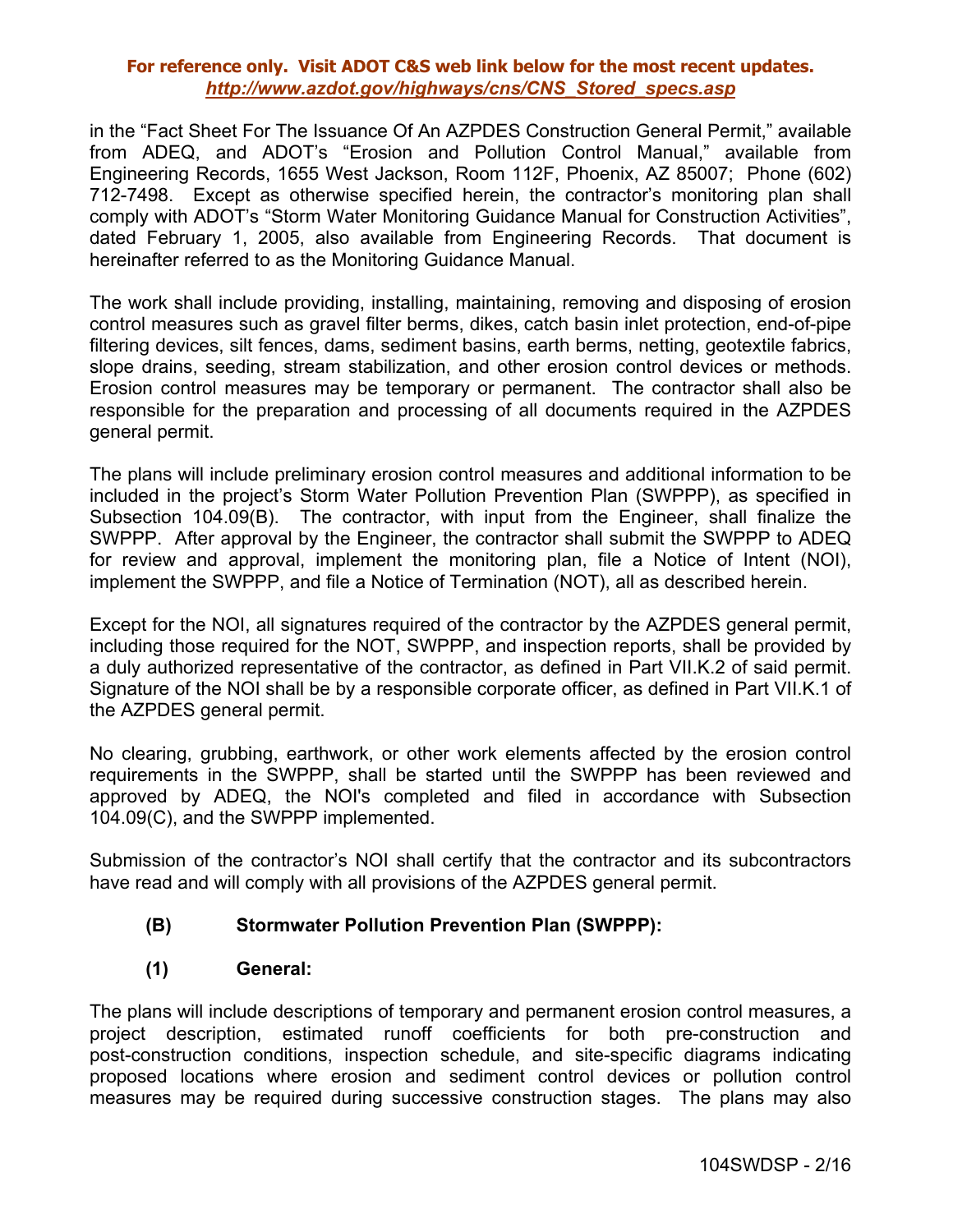include an initial schedule detailing the proposed sequence of construction and related erosion control measures.

The contractor shall review the preliminary information, including the erosion control features and phasing, evaluate all SWPPP requirements for adequacy in addressing pollution prevention during construction, and prepare a draft SWPPP, including monitoring plan, for review by the Engineer.

The contractor shall designate an erosion control coordinator, in accordance with Subsection 104.09(D), to be responsible for finalization and implementation of the SWPPP, as well as all other applicable requirements of the AZPDES general permit. The contractor's erosion control coordinator shall be approved as specified in Subsection 104.09(D) before the draft SWPPP can be finalized and submitted to the Engineer. After approval, the contractor shall designate the erosion control coordinator as an authorized representative of the contractor in accordance with Part VII.K.2 of the AZPDES General Permit.

The draft SWPPP shall include all information required in the AZPDES general permit, including a site map; identification of receiving waters and wetlands impacted by the project; a list of potential pollutant sources; inspection schedule; any onsite or off-site material storage sites; additional or modified stormwater, erosion, and sediment controls; procedures for maintaining temporary and permanent erosion control measures; a list of the contractor's "good housekeeping practices"; and other permit requirements stipulated in the AZPDES program as well as other applicable state or local programs. The contractor shall coordinate with the Engineer on all such additional information.

The draft SWPPP shall also identify any potential for discharge into a municipal separate storm sewer system, including the name of the owner/operator of the system. If requested, the contractor shall also submit a copy of the approved SWPPP to the owner/operator of the system.

Unless otherwise approved by the Engineer, the contractor shall not expose a surface area of greater than 750,000 square feet to erosion through clearing and grubbing, or excavation and filling operations within the project limits until temporary or permanent erosion control devices for that portion of the project have been installed and accepted by the Engineer.

As an example, installation of temporary silt fence concurrently with construction of an embankment area, along the toe of slope, may be appropriate to meet the above requirement until permanent erosion control measures are constructed.

The contractor shall indicate each 750,000 square-foot sub-area in the draft SWPPP, along with proposed erosion control measures for each sub-area. The draft SWPPP shall also include the sequence of construction for each sub-area, and installation of the required temporary or permanent erosion control measures.

The contractor shall give installation of permanent erosion control measures priority over reliance on temporary measures. Permanent erosion control measures and drainage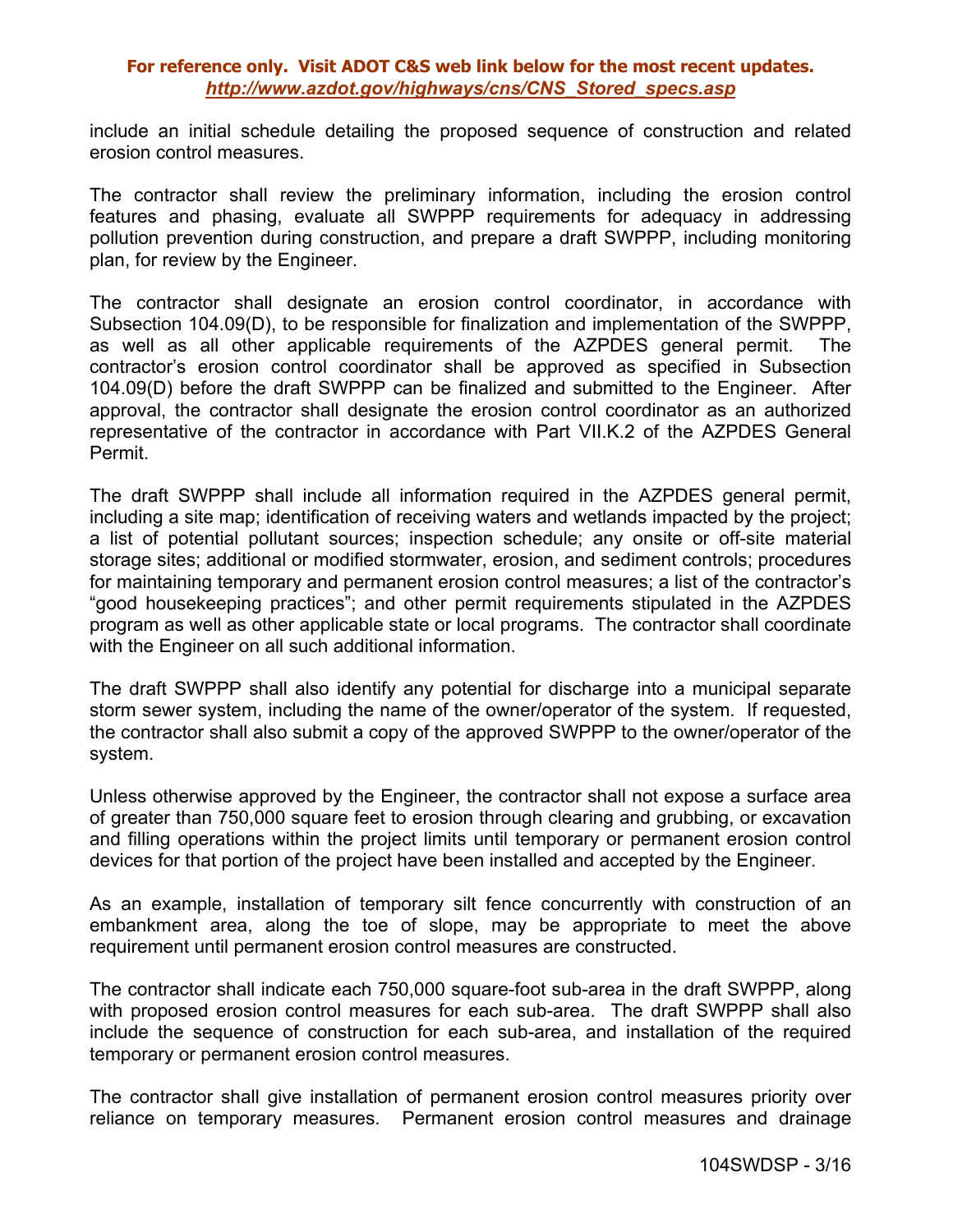structures shall be installed as soon as possible in the construction sequencing of the project, preferably concurrent with construction of the related sub-area or drainage device. However, except as specified in Part IV, Section D.4.b of the AZPDES general permit and approved by the Engineer, erosion control measures shall be installed no later than 14 calendar days after construction activity has temporarily or permanently ceased for the affected sub-area.

Temporary or permanent sedimentation basins may be required for reducing or eliminating sediment from stormwater runoff. When required, such basins shall be completed before any clearing and grubbing of the site is initiated. The contractor shall evaluate the need and attainability of installing sediment basins as described in the AZPDES permit and, if approved by the Engineer, include the basins into the SWPPP as appropriate. When sedimentation basins are determined to be necessary and feasible, such work will be paid in accordance with Subsection 109.04(D). The plans may also include sediment basins as part of the preliminary information. No additional payment will be made for such basins, the cost being considered as included in contract items.

The draft SWPPP shall also identify and address erosion control at on-site fueling operations, waste piles, material storage sites, and off-site dedicated asphalt and concrete plants, contractor-use areas, storage areas, and support activity locations which are used solely for the project and are covered by the AZPDES general permit. The draft SWPPP shall also accommodate all requirements for the contractor's "good housekeeping" procedures specified in Subsection 104.09(E). In addition, the SWPPP shall specifically identify the erosion control measures proposed by the contractor during any vegetation removal and salvaging phases of the project (such as during timber harvesting or native plant salvaging).

The draft SWPPP shall specify the mechanism whereby revisions may be proposed by the contractor or the Engineer throughout the project and incorporated into the plan, including review and approval procedure. Revisions may also include changes to the monitoring plan, such as number or location of samples, or required testing. The Engineer and contractor shall jointly approve and sign each revision to the SWPPP before implementation. Any subsequent submittals required by the contractor to revise or update the SWPPP will require at least 48 hours for review.

Contractors and subcontractors responsible for implementing all or portions of the SWPPP shall be listed in the draft SWPPP, along with the measures for which they are responsible.

The contractor shall maintain all related erosion control elements in proper working order throughout the project. Work under this section also includes inspections, record-keeping, and implementation of "good housekeeping" practices as described in Subsection 104.09(E).

The approved SWPPP shall be updated whenever a change in design, construction method, operation, maintenance procedure, or other activity may cause a significant effect on the discharge of pollutants to surface waters, or when a change is proposed to the personnel responsible for implementing any portion of the SWPPP. The SWPPP shall also be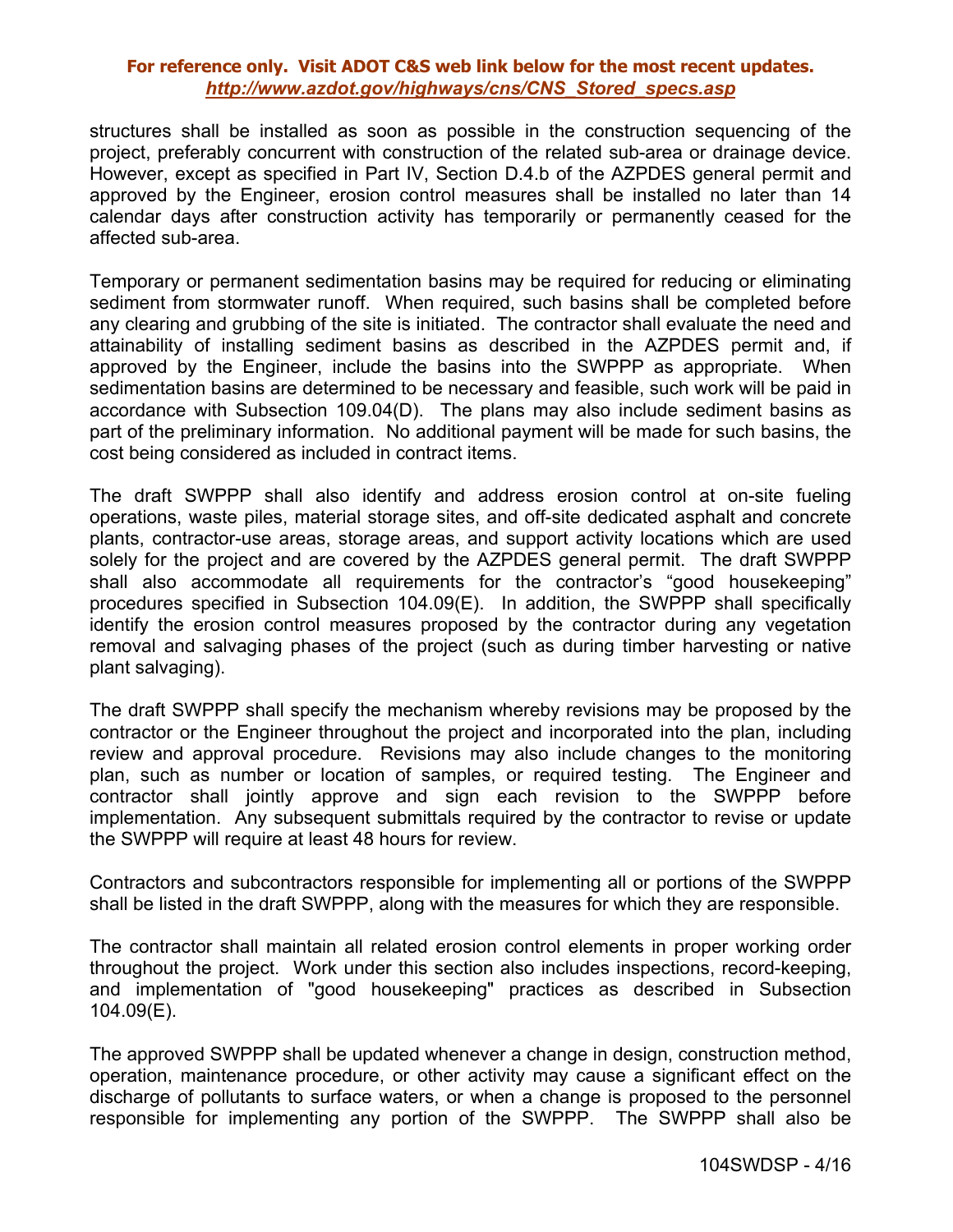amended if inspections indicate that the SWPPP is ineffective in eliminating or significantly reducing pollutants in the discharges from the construction site. All necessary modifications to the SWPPP shall be made within seven calendar days following the inspection that revealed the deficiency.

A copy of the approved SWPPP shall be kept at the site from the time construction begins until the date of final stabilization.

ADEQ may notify the contractor at any time that the SWPPP does not comply with the permit requirements. The notification will identify the provisions of the permit that are not being met and parts of the SWPPP that require modification. Within 15 business days of receipt of the notification from ADEQ the contractor shall make the required changes to the SWPPP and submit a written certification to ADEQ that the requested changes have been made.

The contractor's erosion control coordinator shall maintain the SWPPP along with completed inspection forms and other AZPDES records in a three-ring binder. The erosion control coordinator shall maintain a current copy of the SWPPP, including all associated records and forms, at the job site from the time construction begins until completion of the project. The SWPPP shall be available for public inspection and for use by the Engineer. The erosion control coordinator shall provide copies of any or all of such documents to the Engineer upon request. When requested, such copies shall be provided within three working days of the request.

The SWPPP (including inspection forms) and all data used to complete the NOI and NOT shall be provided to the Department at the completion of the project. The contractor shall retain its own records for a period of at least three years from the filing of the contractor's NOT.

No condition of the AZPDES general permit or the SWPPP shall release the contractor from any responsibilities or requirements under other environmental statutes or regulations.

# **(2) Monitoring Plan:**

The contractor shall prepare a construction monitoring plan to monitor discharges into the affected receiving water.

The monitoring plan shall comply with the Monitoring Guidance Manual, and shall include a description of the pollutant of concern, the activities or materials that may generate the pollutant, the location of such activities or materials, and methods to ensure that transport of the pollutant to the waterway is minimized as much as possible. The monitoring plan shall specify the location of monitoring points, as well as the methods, equipment, and reporting processes necessary to accurately measure water quality.

Except as specified herein, the contractor's monitoring plan and related work activities shall comply with all applicable elements of the Monitoring Guidance Manual, including sample locations, monitoring schedule, documentation, and reporting requirements. ADEQ may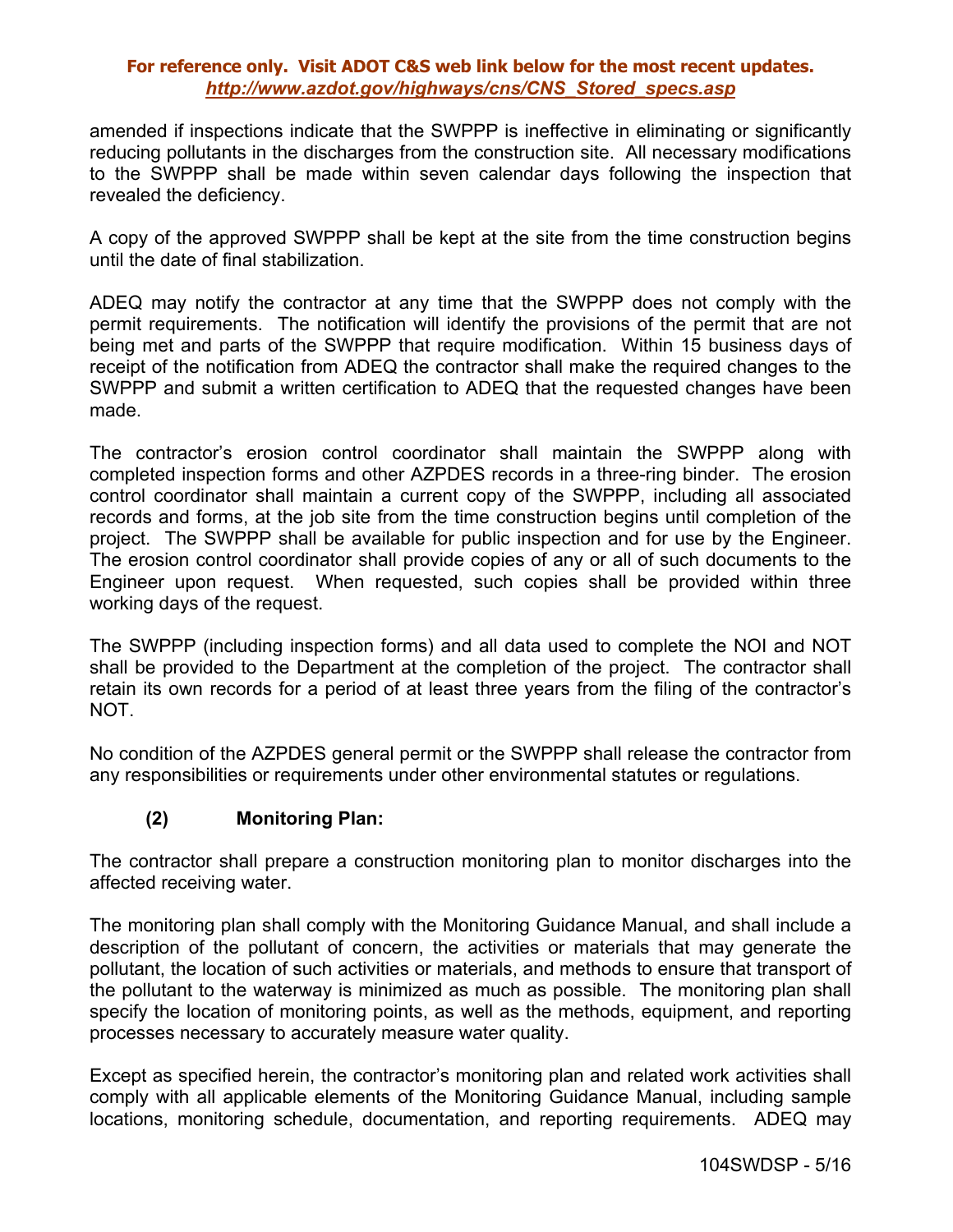specify revisions to the monitoring plan during the review process. The contractor shall make such required revisions before beginning any work involved in the SWPPP.

The minimum number and type of monitoring points will be as specified herein. The contractor shall determine the appropriate locations based on the Monitoring Guidance Manual.

| $***$ | CONTACT ROADSIDE DEVELOPMENT FOR SPECIFIC RESTRICTIONS FOR | $***$ |
|-------|------------------------------------------------------------|-------|
| $***$ | THE AFFECTED WATERWAY. INFORMATION SHOULD INCLUDE TYPE     | $***$ |
| $***$ | OF POLLUTANT AND RECEIVING WATER, AND ALLOWABLE            | $***$ |
| $***$ | NUMERIC CONCENTRATION VALUE (TMDL), IF REQUIRED.           | $***$ |
| $***$ | ALSO INCLUDE PROJECT-SPECIFIC REQUIREMENTS, SUCH AS        | $***$ |
| $***$ | NUMBER OF MONITORING POINTS AND TYPE OF MONITORING.        | $***$ |
| $***$ | AS PROVIDED BY ROADSIDE DEVELOPMENT.                       | $***$ |
|       |                                                            |       |

Sampling and any onsite testing called for in the Monitoring Guidance Manual shall be performed by the erosion control coordinator, or other qualified personnel as approved by the Engineer.

Monitoring techniques for all locations shall include visual monitoring and photo documentation and, when specified, turbidity monitoring. When included in the special provisions, specific impairment monitoring and subsequent laboratory testing will also be required. A monitoring report shall be completed after each inspection and shall be included in the SWPPP. The monitoring plan shall include a process to evaluate of the effectiveness of the erosion control measures at controlling runoff. The contractor shall use the form provided in the Monitoring Guidance Manual.

Should laboratory testing of water be required, the contractor shall select an appropriate laboratory that is licensed, accredited, and certified by the Arizona Department of Health Services. The contractor shall provide such information to the Engineer for approval at least 15 working days before submittal of any samples for analysis.

The contractor's erosion control coordinator shall be responsible for the preparation, accuracy, and completeness of all reports and readings required by the monitoring plan, and shall coordinate all submittals required in the Monitoring Guidance Manual, including the monthly discharge monitoring report, with the Engineer and ADEQ.

The monitoring plan shall be initiated immediately after the Engineer's approval of the SWPPP and, unless otherwise specified by the Engineer, shall continue throughout the contract period.

# **(3) Preliminary Submittal:**

The contractor shall submit two copies of the draft SWPPP, including all information specified herein, to the Engineer at the preconstruction conference if possible, but not later than 14 calendar days from the Department's approval of the contractor's Erosion Control Coordinator.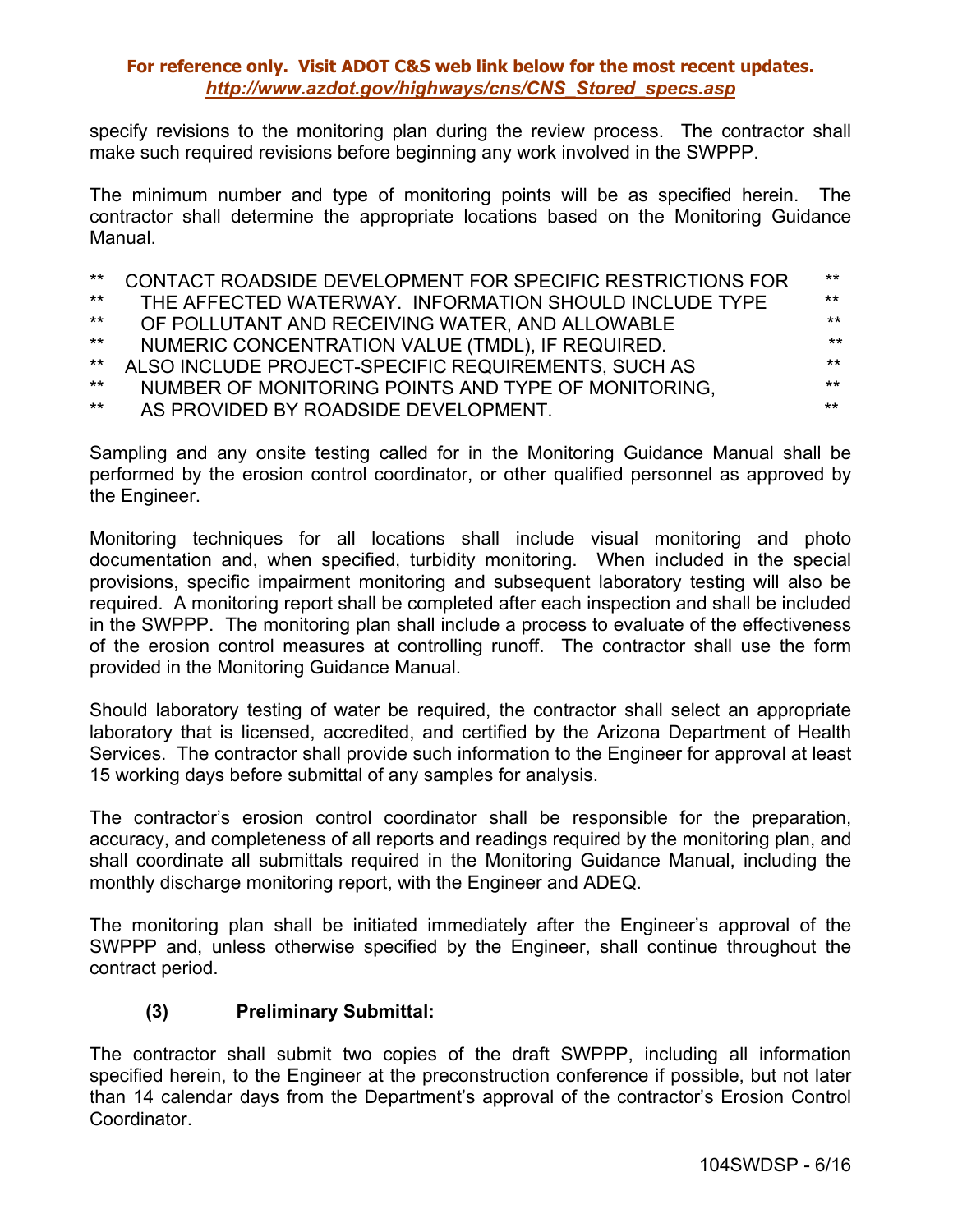The Engineer will provide the contractor with the following forms at the preconstruction conference:

- Maintenance, inspection, and site-monitoring report forms;
- Other record keeping forms and procedures, as needed; and
- Notice of Intent (NOI) and Notice of Termination (NOT) forms.

Notice of Intent and Notice of Termination blank forms are also available on the internet at http://azdeq.gov/function/forms/appswater.html#cgp.

Within 10 calendar days from the SWPPP submittal, the Engineer and contractor will jointly review the contractor's draft SWPPP, and include any additional revisions directed by the Engineer. The finalized SWPPP shall meet the terms and conditions of the AZDPES general permit, and be compatible with construction sequencing and maintenance of traffic plans.

When agreement has been reached, the Engineer and contractor's authorized representative will sign the finalized SWPPP. The Engineer and contractor shall each file a Notice of Intent (NOI). The contractor shall also submit the finalized SWPPP to ADEQ for review and approval as specified in Subsection 104.09(C), and immediately initiate the requirements of the monitoring plan. At this time the Engineer will also provide a copy of the Department's NOI to the contractor.

After the review and approval process specified in Subsection 104.09(C), the contractor shall implement the requirements of the SWPPP. No clearing, grubbing, earthwork, or other work elements affected by the erosion control requirements in the SWPPP, shall be started until the SWPPP has been approved, the NOI's completed and filed in accordance with Subsection 104.09(C), and the SWPPP implemented.

## **(C) Notice of Intent (NOI) and SWPPP Submittal:**

After the project Storm Water Pollution Prevention Plan (SWPPP), including monitoring plan, has been approved by the Engineer, the contractor shall submit the SWPPP to ADEQ at the address shown below for review. The Engineer and contractor will also complete separate Notice-of-Intent (NOI) forms for the project and submit both forms to ADEQ at the same time. The NOI submitted by the contractor includes a certification statement which must be signed and dated by a responsible corporate officer of the contractor, as defined in Part VII.K.1 of the AZPDES General Permit, and include the name and title of that officer.

> Arizona Department of Environmental Quality Water Permits Section/Stormwater NOI (5415B-3) 1110 W. Washington Street Phoenix, Arizona 85007 or fax to (602) 771-4674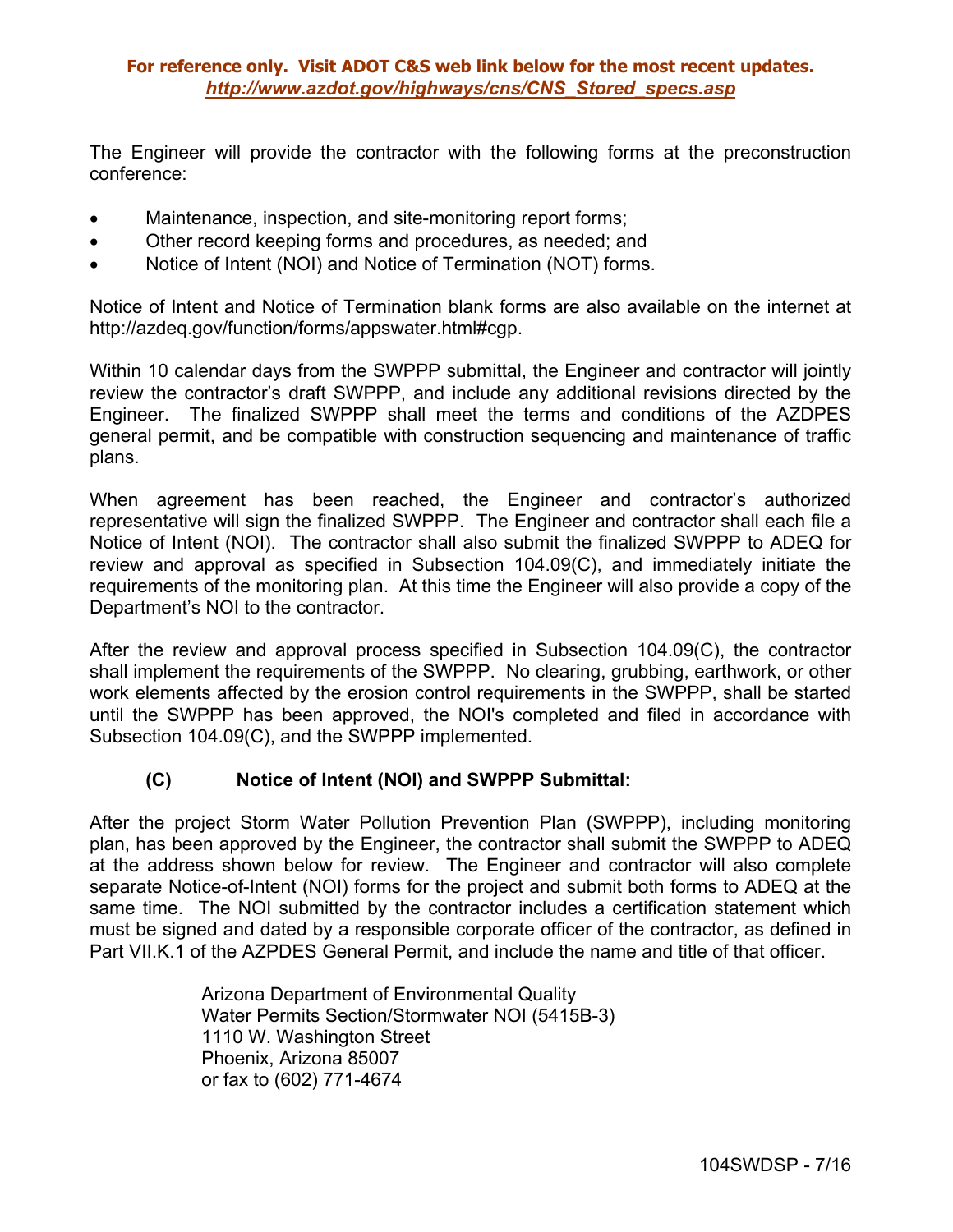Within 32 business days of receipt, ADEQ will notify the Engineer whether work may proceed under the AZPDES general permit, or whether the SWPPP needs revisions. If notification is not received in this time-frame, the contractor may begin implementing the SWPPP. A business day shall be defined as a day, exclusive of Saturdays, Sundays and State-recognized holidays, during which ADEQ is open for business.

After the Engineer's approval of the SWPPP and concurrent with its submittal to ADEQ, the contractor shall also implement the monitoring plan and determine baseline measurements during the review period.

Should ADEQ determine that revisions are needed, the contractor's erosion control coordinator shall make the necessary changes and, after acceptance by the Engineer, re-submit the SWPPP to ADEQ for approval. Prior to approval, ADEQ may require that the SWPPP be modified to implement specific controls or design criteria, or may require changes to the monitoring plan. Additional erosion control measures or devices required by ADEQ but not included in the bidding schedule will be paid in accordance with Subsection 109.04(D). When re-submittal is required, the contractor shall not be authorized to begin SWPPP implementation until final approval is received from ADEQ.

No extension of contract time and, except as required for the monitoring plan, as specified in Subsection 104.09(J), no compensation will be allowed for the 32 business-day review period required by ADEQ, the cost being considered as included in contract items. The contractor shall anticipate needing a minimum of seven weeks for the ADEQ review process, during which period no clearing, grubbing, earthwork, or other work elements affected by the erosion control requirements in the SWPPP can be started. If the ADEQ approval process requires more than seven weeks, the contractor may seek, and the Engineer may grant, a non-compensable extension of time for the approval of the SWPPP in accordance with the terms of Subsection 108.08. The time extension shall not exceed 45 calendar days.

At any time after authorization, ADEQ may determine that the contractor's stormwater discharges may cause or contribute to non-attainment of any applicable water quality standards. If ADEQ makes that determination, the contractor will be notified in writing. The contractor shall develop a supplemental erosion control action plan describing SWPPP modifications to address the identified water quality concerns. If the written notice from ADEQ requires a response, failure to respond in a timely manner constitutes a permit violation. All responses shall be in accordance with the AZPDES general permit.

If there is a potential to discharge into a municipal separate storm sewer system (MS4), a signed copy of the NOI shall also be submitted to the owner/operator of the municipal system at the time that the NOI's are submitted to ADEQ. Also, contractor's operating under an approved local sediment and erosion plan, grading plan, or stormwater management plan shall submit a signed copy of the NOI to the local authority upon their request.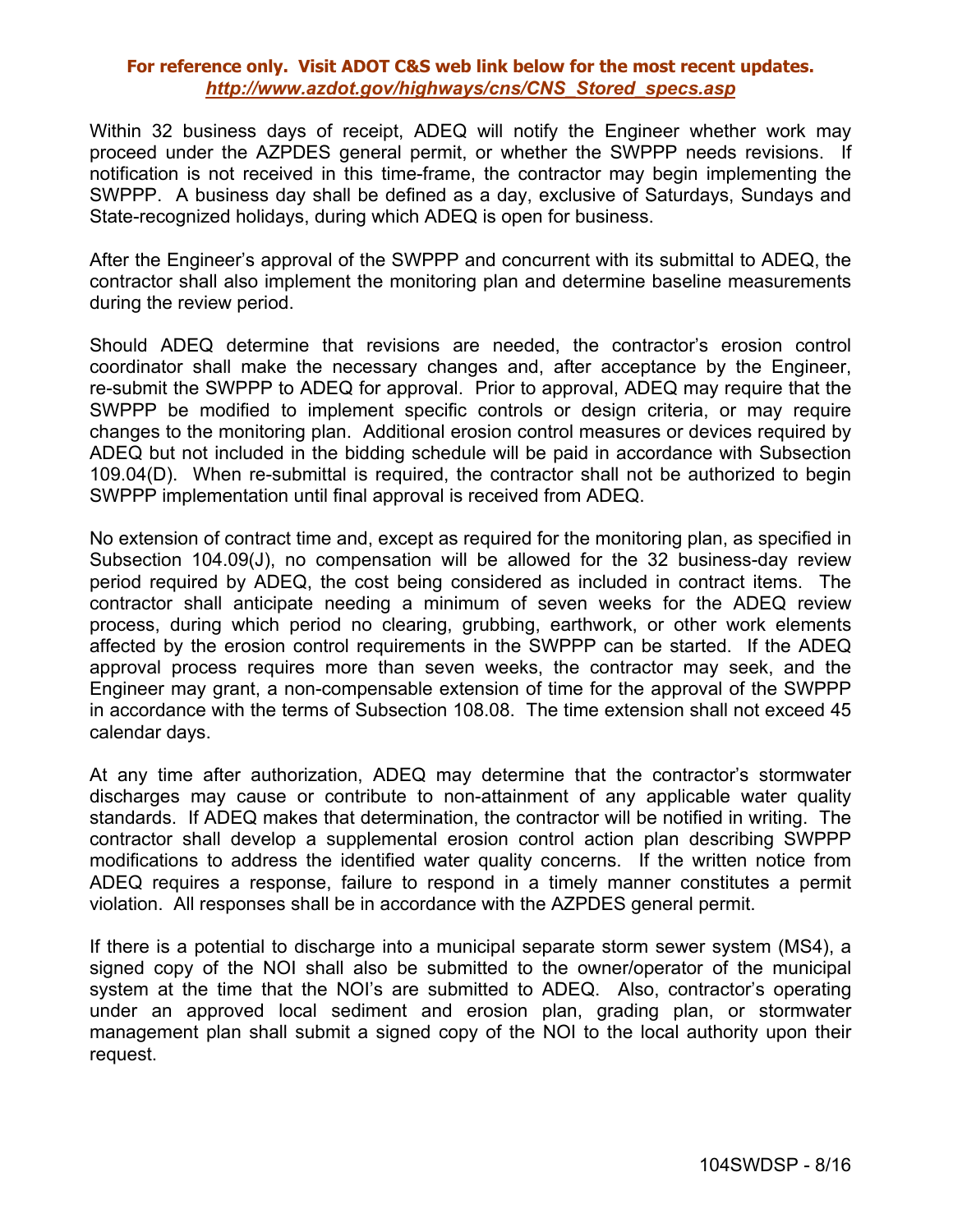The contractor shall post both NOI's and the information required in the AZPDES general permit on the construction-site bulletin board throughout the duration of the project. A copy of the AZPDES general permit shall also be kept at the construction site at all times.

# **(D) Contractor's Erosion and Pollution Control Coordinator:**

## **(1) General Requirements:**

The contractor shall designate a competent person as the contractor's erosion and pollution control coordinator (referred to elsewhere herein as erosion control coordinator) responsible for finalizing the draft SWPPP from the preliminary information included with the plans. The erosion control coordinator shall also be responsible for implementing, monitoring, and revising the approved SWPPP throughout the project, for making the required inspections, and for implementing any other permit requirements stipulated in the AZPDES general permit. The person shall be knowledgeable in the principles and practice of erosion and sediment controls, and possess the skills to assess conditions at the site that could impact stormwater quality and the effectiveness of the contractor's erosion control measures used to control the quality of the stormwater discharges.

Stormwater runoff from construction activities may contaminate adjacent bodies of water, or otherwise exceed water quality standards, and result in possible major civil and/or criminal penalties. Therefore the Engineer will closely consider the qualifications of the contractor's erosion control coordinator. The contractor shall not assume that the person proposed as erosion control coordinator will be acceptable to the Department merely because the experience and education requirements listed herein have been met.

The contractor bears all risks and liabilities for the failure of its erosion control coordinator to properly implement the requirements of the AZPDES general permit.

The person shall be capable of identifying existing and predictable effects of the contractor's operations, and shall have complete authority to direct the contractor's personnel and equipment to implement the requirements described herein, including prompt placement of corrective measures to minimize or eliminate pollution and damage to downstream watercourses. The erosion control coordinator shall also be familiar with procedures and practices identified in the SWPPP, and shall ensure that emergency procedures are up to date and available at project sites.

The erosion control coordinator shall at all times be aware of the contractor's work activities, schedule, and effect of the work on the environment, and shall, at any time, be accessible to direct the contractor's personnel to replace or repair erosion control measures as necessary. Should the erosion control coordinator not be present at the project site on a full-time basis, the contractor shall establish procedures to ensure that its erosion control coordinator is promptly notified of any damage or displacement of the required erosion control measures, whether from construction, vandalism, or other causes. In addition, the contractor shall provide the Engineer with a phone number through which the erosion control coordinator can be contacted at any time, 24 hours a day, seven days a week,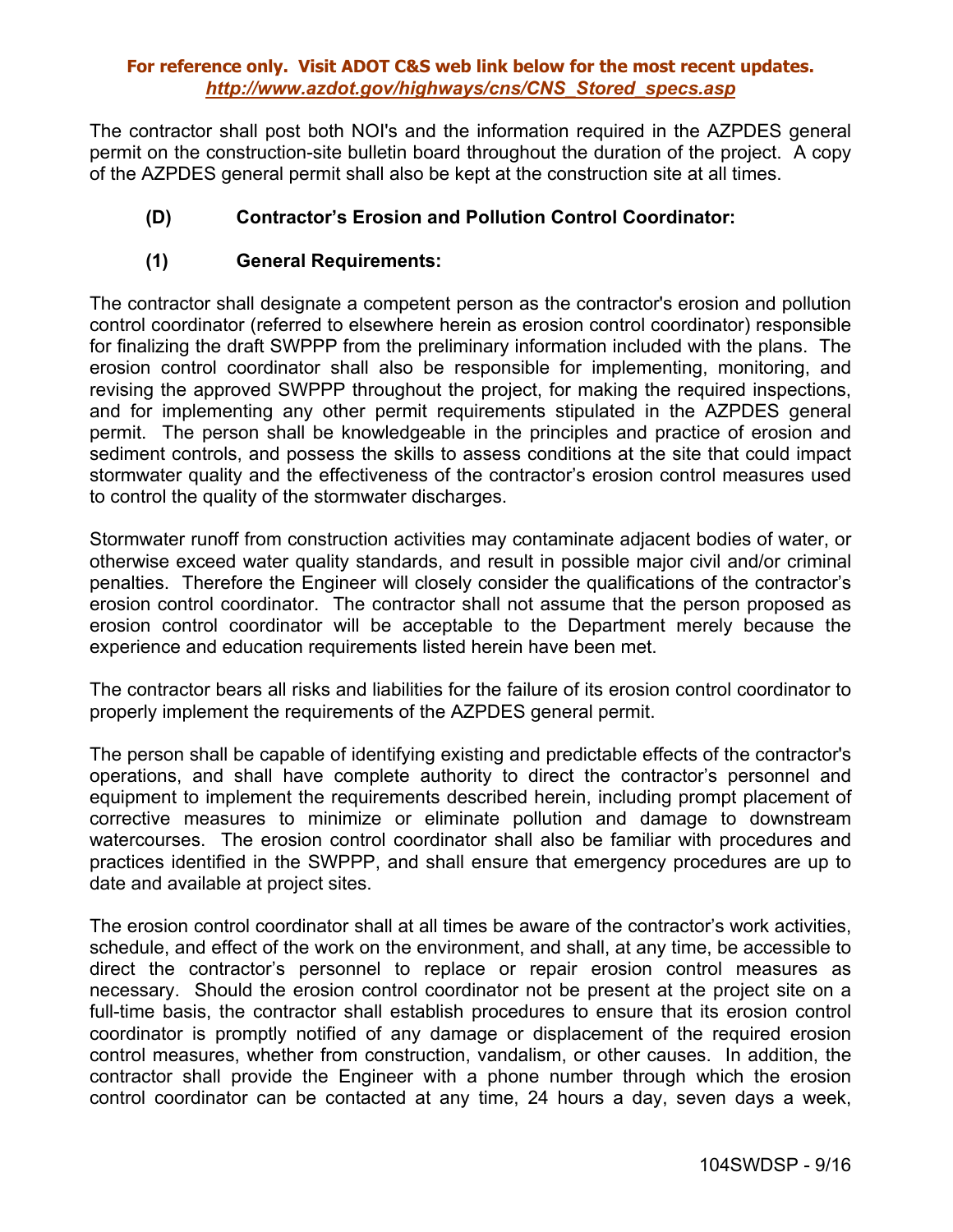including holidays. The erosion control coordinator must be present at the jobsite within 24 hours of such call being placed.

The erosion control coordinator shall also be aware of and comply with all requirements of the AZPDES general permit to address discharges at the site associated with the contractor's activities other than construction, including contractor staging areas, and other potential pollutant and off-site material storage and borrow areas.

Failure of the contractor to properly maintain the erosion control measures required in the approved SWPPP will be cause for the Engineer to reject the erosion control coordinator and issue a stop work order, as specified in Subsection 104.09(G).

# **(2) Certification Requirements:**

The proposed erosion control coordinator shall have successfully completed the two-day (16 hour) "Erosion Control Coordinator" training class provided by the Associated General Contractors (Arizona Chapter), phone (602) 252-3926. In addition, the proposed erosion control coordinator shall have documented experience equal to a minimum of one year from either of the following two categories:

- (a) Experience in the development and implementation of Stormwater Pollution Prevention Plans (SWPPP's), as specified in the AZPDES general permit referenced herein, or the National Pollutant Discharge Elimination System (NPDES) for highway construction projects. The proposed erosion control coordinator's experience shall demonstrate full-time responsibility for directly supervising construction personnel in the installation, monitoring, and maintenance of erosion control items.
- (b) Experience in re-vegetation or restoration of disturbed areas in environments similar to those on the project. Experience in temporary or permanent stabilization of disturbed areas will also be considered. The proposed erosion control coordinator's experience shall demonstrate full-time responsibility for directly supervising personnel in temporary or permanent re-vegetation or restoration of disturbed areas.

The contractor's documentation shall provide details indicating the types of relevant experience, and shall provide the number of months of each type of experience to be considered for approval. Documentation shall also indicate that the proposed erosion control coordinator has completed the "Erosion Control Coordinator" training class prior to consideration for approval.

The erosion control coordinator shall also meet one of the following requirements:

- 1. Registration in the State of Arizona as a Landscape Architect, with a minimum of one year of experience in the fields of erosion control or sediment transport.
- 2. Registration in the State of Arizona as a Professional Engineer with a minimum of one year of experience in the fields of erosion control or sediment transport.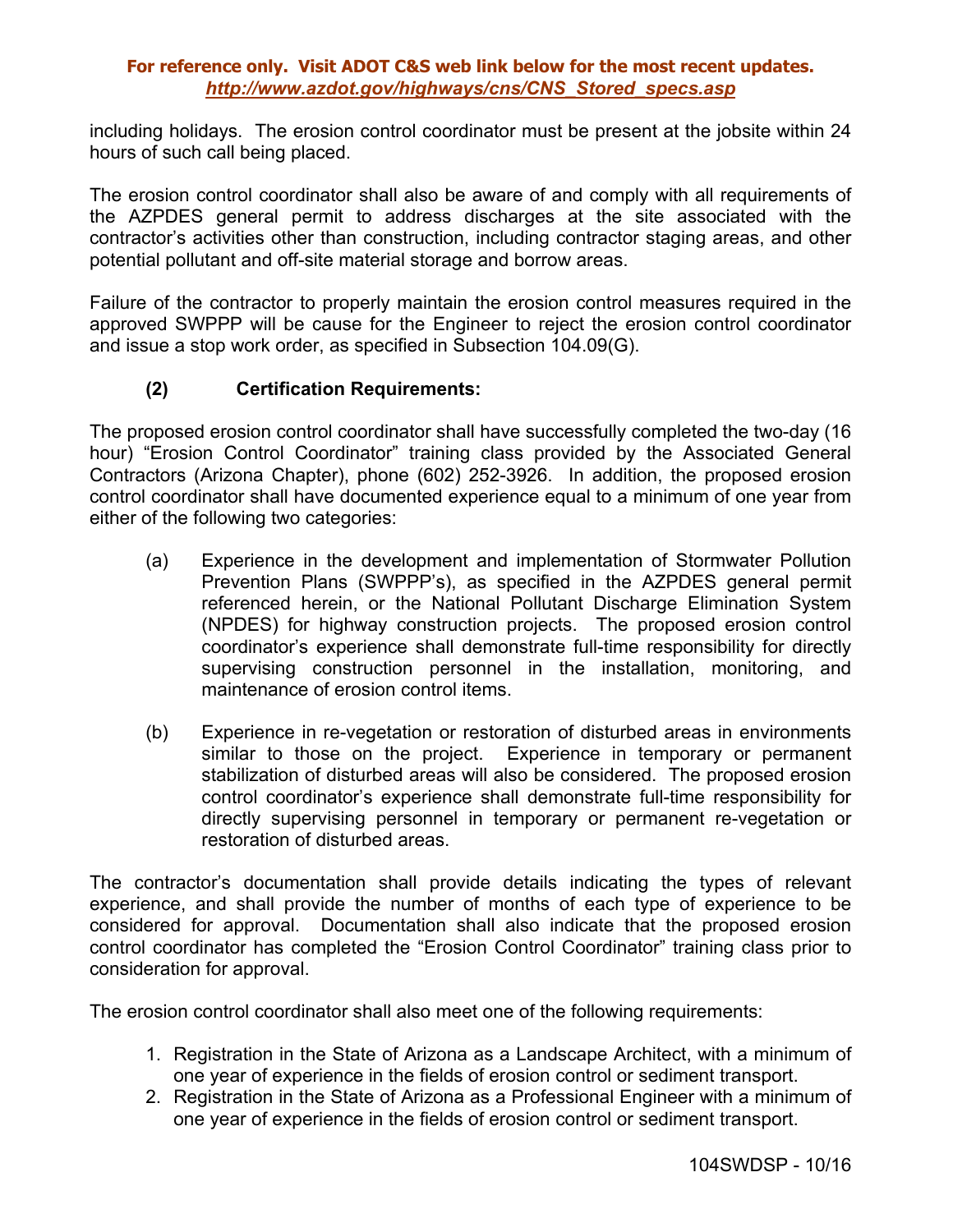3. Certification by the International Erosion Control Association (IECA) as a Certified Professional in Erosion and Sediment Control.

To be considered for approval, the contractor's documentation shall include a copy of the proposed erosion control coordinator's certification or registration. Should the proposed erosion control coordinator be a registered Landscape Architect or Professional Engineer in the State of Arizona, the contractor shall also provide documentation indicating the types of relevant experience, and the number of years of each type of experience to be considered for approval.

# **(3) Acceptance:**

The contractor shall submit documentation indicating the qualifications of the proposed erosion control coordinator to the Engineer for approval within seven calendar days of the notice of award of the contract. The Engineer will review the proposed candidate's information within seven calendar days. The contractor may begin development of the draft SWPPP from the preliminary information included with the plans prior to approval of the erosion control coordinator. However no clearing, grubbing, earthwork, or other work elements that, in the opinion of the Engineer, may be subject to the requirements of the AZPDES general permit shall be started until the erosion control coordinator has been approved, the SWPPP finalized and implemented, and the NOI's completed and filed, all as specified herein.

# **(E) "Good Housekeeping" Practices and Requirements:**

The SWPPP shall also specify the contractor's "good housekeeping" practices and requirements, including vehicle wash-down areas, onsite and off-site tracking control, protection of equipment storage and maintenance areas, methods to minimize generation of dust, and sweeping of highways and roadways related to hauling activities. The contractor shall show each planned location of service and refueling areas on the SWPPP's site map. Changes to the contractor's "good housekeeping" practices that are related to construction phasing shall also be shown on the SWPPP.

The contractor shall take aggressive actions, considering all conditions, to prevent pollution of streams, lakes, and reservoirs with fuels, oil, bitumens, calcium chloride, fresh Portland cement, fresh Portland cement concrete, raw sewage, muddy water, chemicals or other harmful materials. None of these materials shall be discharged into any channels leading to streams, lakes or reservoirs. The SWPPP shall include the implementation of spill prevention and material management controls and practices to prevent the release of pollutants into stormwater. The SWPPP shall also provide storage procedures for chemicals and construction materials; disposal procedures; cleanup procedures; the contractor's plans for handling such pollutants; and other pollution prevention measures as required.

Machinery service and refueling areas shall be located away from streambeds or washes, and in a manner which prevents discharges into steams or washes.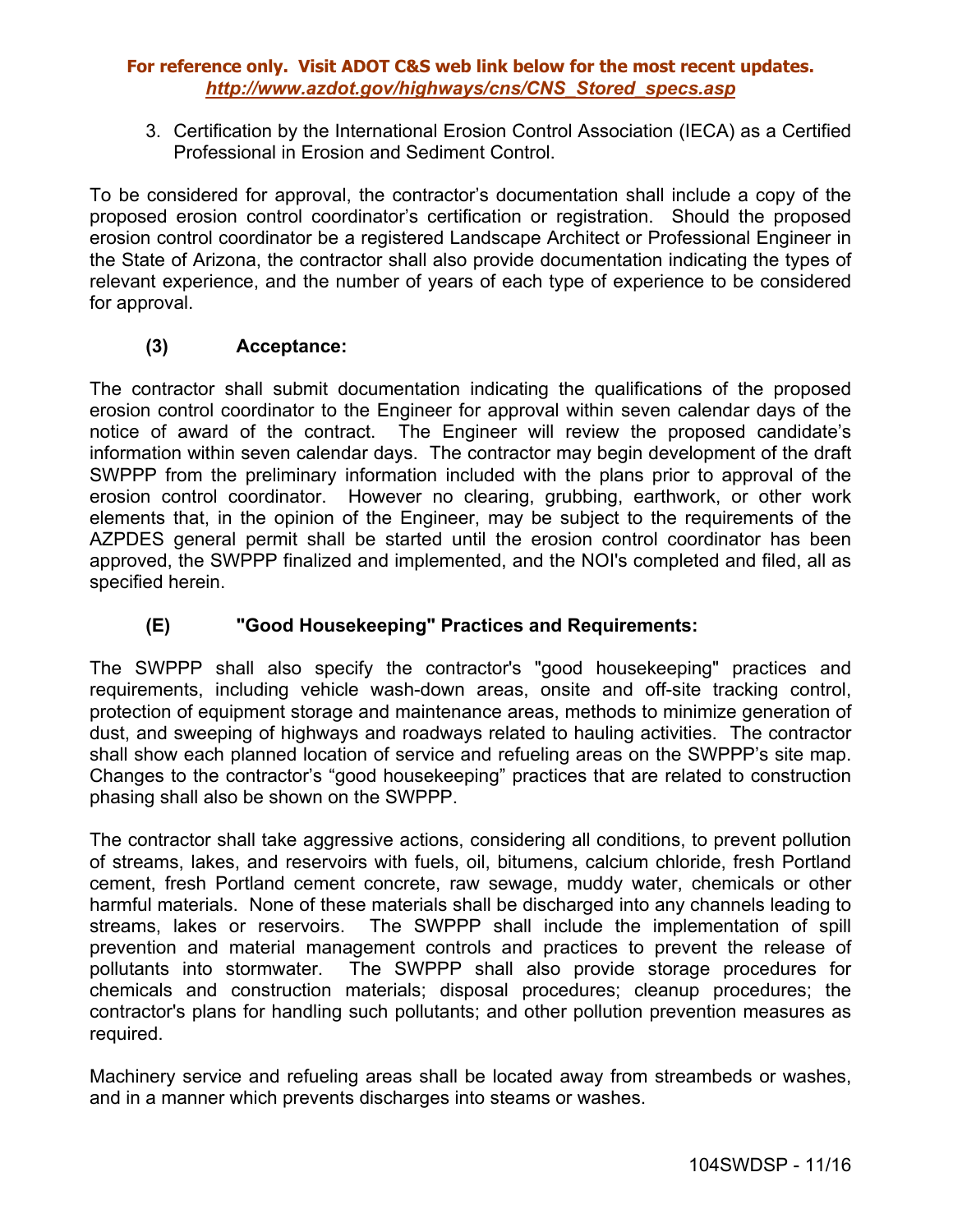Waste materials from blasting, including explosives containers, shall be disposed of off-site in accordance with applicable federal regulations. Other waste materials, such as used cans, oils, machine and equipment parts, paint, hazardous materials, plastic and rubber parts, discarded metals, and building materials, shall be removed from the construction site and disposed of according to applicable state and federal regulations.

Where the contractor's working area encroaches on a running or intermittent stream, barriers shall be constructed and maintained between the working areas and the stream bed adequate to prevent the discharge of any contaminants. The SWPPP shall identify the location of streams that may be affected and the specific types of barriers proposed for protecting these resources.

Unless otherwise approved in writing by the Engineer, fording of running streams with construction equipment will not be permitted; therefore, temporary bridges or other structures shall be used whenever an appreciable number of crossings is necessary.

Temporary bridges or other structures proposed by the contractor shall be designed to accommodate the ten-year storm event if to remain in place for up to a one-year period. If a structure is planned to remain in place for longer than one year, the hydraulic conveyance may be subject to more stringent requirements. The contractor shall be responsible for all permits, authorizations, and environmental clearances that may be necessary to approve the use of such structures. The contractor shall submit the design and all required documentation to the Engineer for approval. The contractor is advised that the review and approval process for such structures could be lengthy. Unless otherwise provided for in the contract, the contractor shall be responsible for all costs associated with the design and construction of such structures. Also, no extension of contract time will be allowed for any review and approval periods, or for the time required to construct temporary bridges proposed by the contractor.

Mechanical equipment shall not be operated in running streams.

Material which is to be stockpiled or disposed of off-site shall be in accordance with Subsection 107.11.

Streams, lakes and reservoirs shall be cleared of all falsework, piling, debris or other obstructions resulting from the contractor's activities, inadvertently placed thereby or resulting from construction operations, within 24 hours from the time the obstruction was observed.

Spill prevention, containment and counter-measures shall be included in the SWPPP if the volume of project-site fuel in a single container exceeds 660 gallons, or if the total fuel storage volume at any one site exceeds 1,320 gallons.

In the event of a spill of a hazardous material, the contractor shall follow the provisions of Subsection 107.07. In addition, the erosion control coordinator shall modify the SWPPP as necessary within 14 calendar days of the discharge. The SWPPP shall be modified to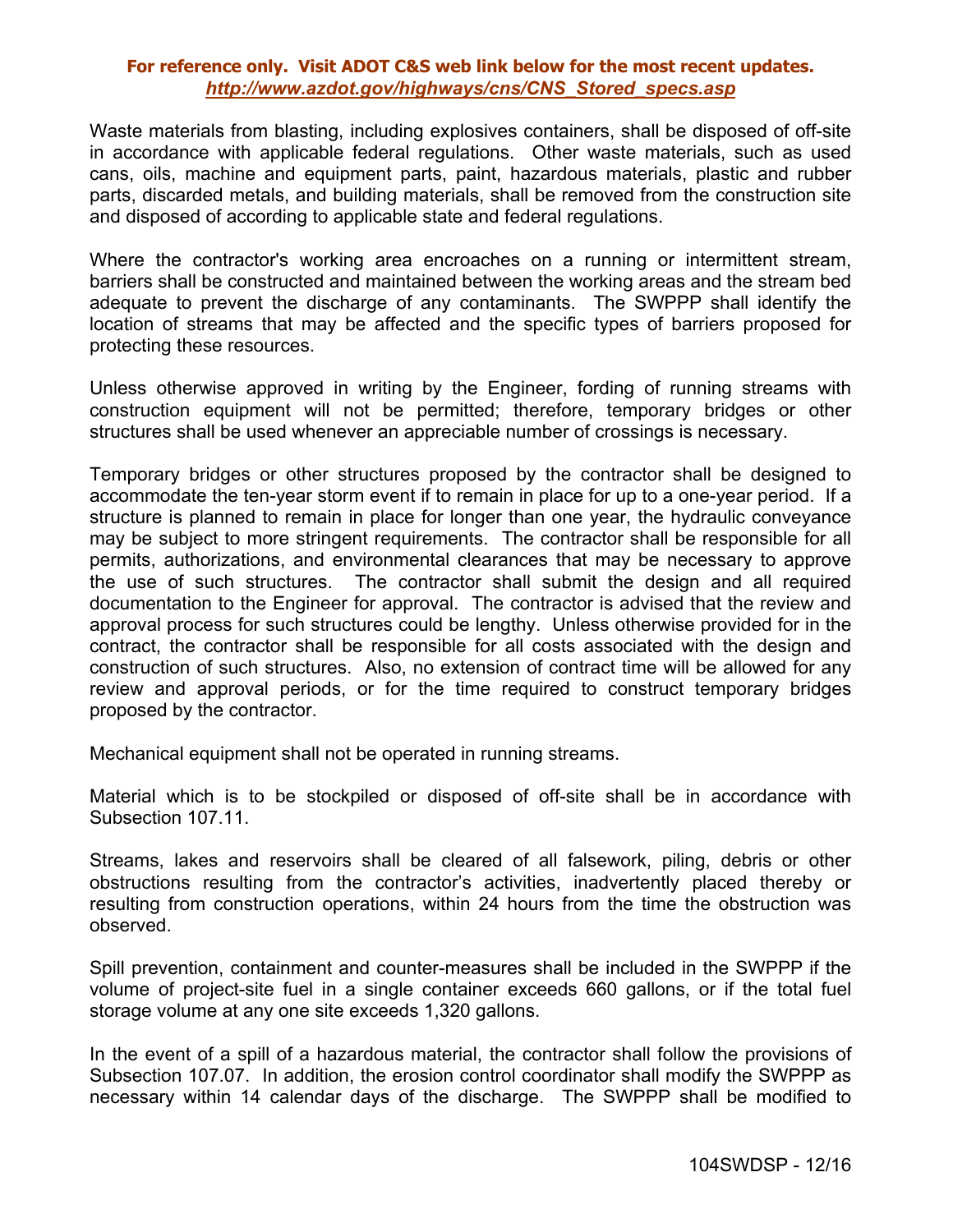include a description of the release, the circumstances leading to the release, and the date of the release.

The contractor shall assist in any efforts to clean up hazardous material spills, as directed by the Engineer or other authorities. Soil contaminated from spills shall be disposed of according to applicable state and federal regulations.

# **(F) Inspections:**

# **(1) General:**

The Engineer and the erosion control coordinator shall inspect the project at least every 14 calendar days, and also within 24 hours after any storm event of 0.50 inches or more. The inspections shall include disturbed areas that have been temporarily stabilized, areas used for storage of materials, locations where vehicles enter or exit the site, and all of the erosion and sediment controls included in the SWPPP. The contractor shall monitor rainfall on the site with a commercially manufactured rain gauge accurate to within 0.10 inches of rain. Rainfall records shall be submitted to the Engineer on a weekly basis.

For each inspection, the contractor's erosion control coordinator shall complete and sign a Compliance Evaluation Report as described in the permit. Copies of the completed reports shall be retained on-site in the SWPPP file throughout the construction period. The erosion control coordinator shall also provide a copy of the report to the Engineer following each inspection.

## **(2) Adjustments:**

When deficiencies are noted during scheduled inspections, the contractor shall take immediate steps to make the required corrections as soon as practical. Deficiencies shall be fully corrected, to the satisfaction of the Engineer, within four calendar days or by the next anticipated storm event, whichever is sooner. Deficiencies noted between designated inspections shall be corrected within the time period directed by the Engineer, but not later than four calendar days after observation.

Direct inflows of sediment into a watercourse shall be corrected by the end of the same day or work shift in which the inflow as observed.

In accordance with Subsection 104.09(G), failure to implement adjustments within the specified time periods may be cause for the Engineer to reject the contractor's erosion control coordinator and issue a stop work order for the affected portions of the project.

# **(G) Non-Compliance:**

The Engineer may reject the contractor's erosion control coordinator if, in the opinion of the Engineer, the conditions of the AZPDES general permit or the approved SWPPP are not being fulfilled. Rejection of the contractor's erosion control coordinator shall be for failure to complete any of the following: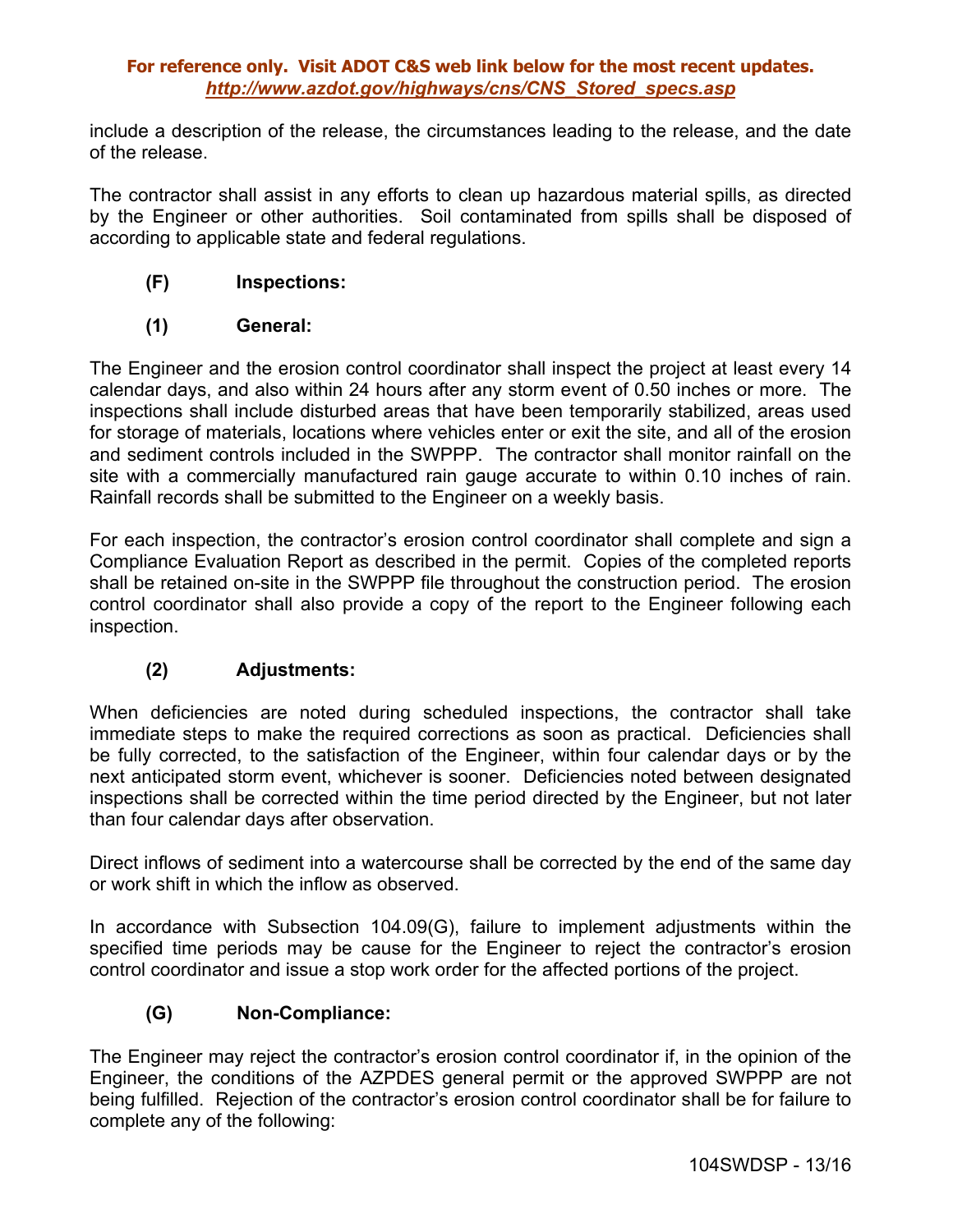- (1) Should the Engineer determine that the SWPPP is not being properly implemented, the contractor will be notified in writing of such deficiencies. The contractor's erosion control coordinator shall fully implement, to the satisfaction of the Engineer, the requirements of the approved SWPPP within three working days.
- (2) Should any corrective measures required in Subsection 104.09(F)(2) not be completed within the time periods specified therein, the Engineer will notify the contractor in writing. The contractor shall complete all required corrective measures within two calendar days of such notification, except that direct inflows of sediment into a watercourse shall be corrected within 24 hours.
- (3) Should the Engineer determine that routine maintenance of the project's erosion control measures is not being adequately performed, the contractor will be notified in writing. Within three working days, the contractor's erosion control coordinator shall demonstrate, to the satisfaction of the Engineer, that such steps have been taken to correct the problem.

In the event of the erosion control coordinator's failure to comply with any of the above requirements, the Engineer will direct the contractor to stop all affected work and propose a new erosion control coordinator as soon as possible. However, all erosion and pollution control items specified in the SWPPP shall be maintained at all times. No additional work on construction items affected by the SWPPP will be allowed until a new erosion control coordinator has been approved by the Engineer. The contractor will not be allowed compensation or an extension of contract time for any delays to the work because of the failure of the contractor's erosion control coordinator to properly fulfill the requirements of the approved SWPPP.

# **(H) Record of Major Construction And Erosion Control Measures:**

In addition to the compliance evaluation report, the contractor shall keep records of the major construction activities, including the erosion control measures associated with these activities. In particular, the contractor shall keep a record of the following activities:

- The dates when major grading activities (including clearing and grubbing, excavation and embankment construction) occur in a particular area or portion of the site.
- The dates when construction activities cease in an area, temporarily or permanently.
- The dates when an area is stabilized, temporarily or permanently.

Such information shall be noted within two working days of the occurrence of any of the listed activities, and a copy of the report shall be included in the SWPPP. The contractor shall also provide one copy of such records, and any subsequent up-dated information, to the Engineer within three working days of completion or amendment of the report.

# **(I) Notice of Termination (NOT):**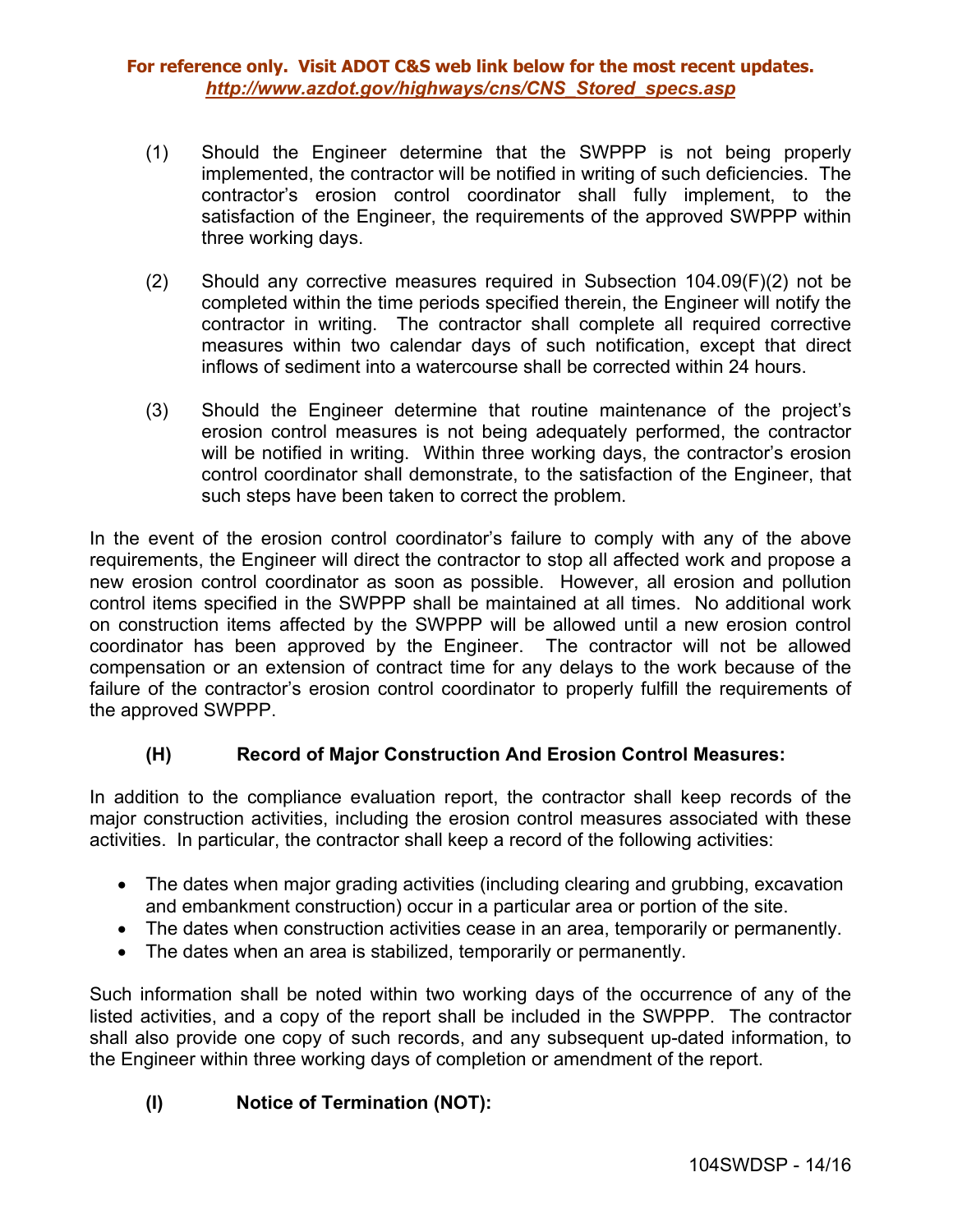Upon final acceptance by the Engineer in accordance with Subsection 105.20, and as specified herein, the contractor shall complete and mail a Notice-of-Termination (NOT) for the project to the address shown below. The NOT submitted by the contractor includes a certification statement which must be signed and dated by an authorized representative of the contractor, as defined in Part VII.K.2 of the AZPDES General Permit, and include the name and title of that authorized representative.

> Arizona Department of Environmental Quality Water Permits Section/Stormwater NOT (5415B-3) 1110 W. Washington Street Phoenix, Arizona 85007

The contractor shall also provide one copy to the Engineer.

When the approved SWPPP includes the use of Class II seeding as an erosion control measure, seeded areas shall be maintained for 45 calendar days, as specified in the special provisions, and approved by the Engineer before the contractor's NOT can be submitted. Seeding, when used in the SWPPP as an erosion control measure, will not be considered as part of any Landscape Establishment Phase that may be included with the project.

# **(J) Measurement and Payment:**

Measurement and payment for work specified in the SWPPP will be made in accordance with the requirements of Section 810. Erosion control and pollution prevention work specified in the contract which is to be accomplished under any of the other various contract items will be paid for as specified under those items.

If a force account pay item for erosion control is included in the bidding schedule, the contractor may be reimbursed for such additional erosion control items proposed by the contractor but not included with the plans or specifications. Such additional erosion control items must be approved in writing by the Engineer before use. Erosion control items approved by the Engineer will be paid in accordance with Subsection 109.04(D). No measurement or payment will be made for such additional items not approved by the Engineer.

No measurement or payment will be made to the contractor for time spent in preparing, reviewing, and revising the Storm Water Pollution Prevention Plan (SWPPP), including the monitoring plan, or providing other required documentation, the cost being considered as included in the price of contract items. No measurement or payment will be made for the contractor's erosion control coordinator; for inspections; or the contractor's "good housekeeping" practices and requirements; the costs being considered as included in contract items.

The labor required for monitoring receiving waters during the time from approval of the draft SWPPP by the Engineer to approval of the final SWPPP by ADEQ will be paid for in accordance with Subsection 109.04(D). Such reimbursement of costs during the approval